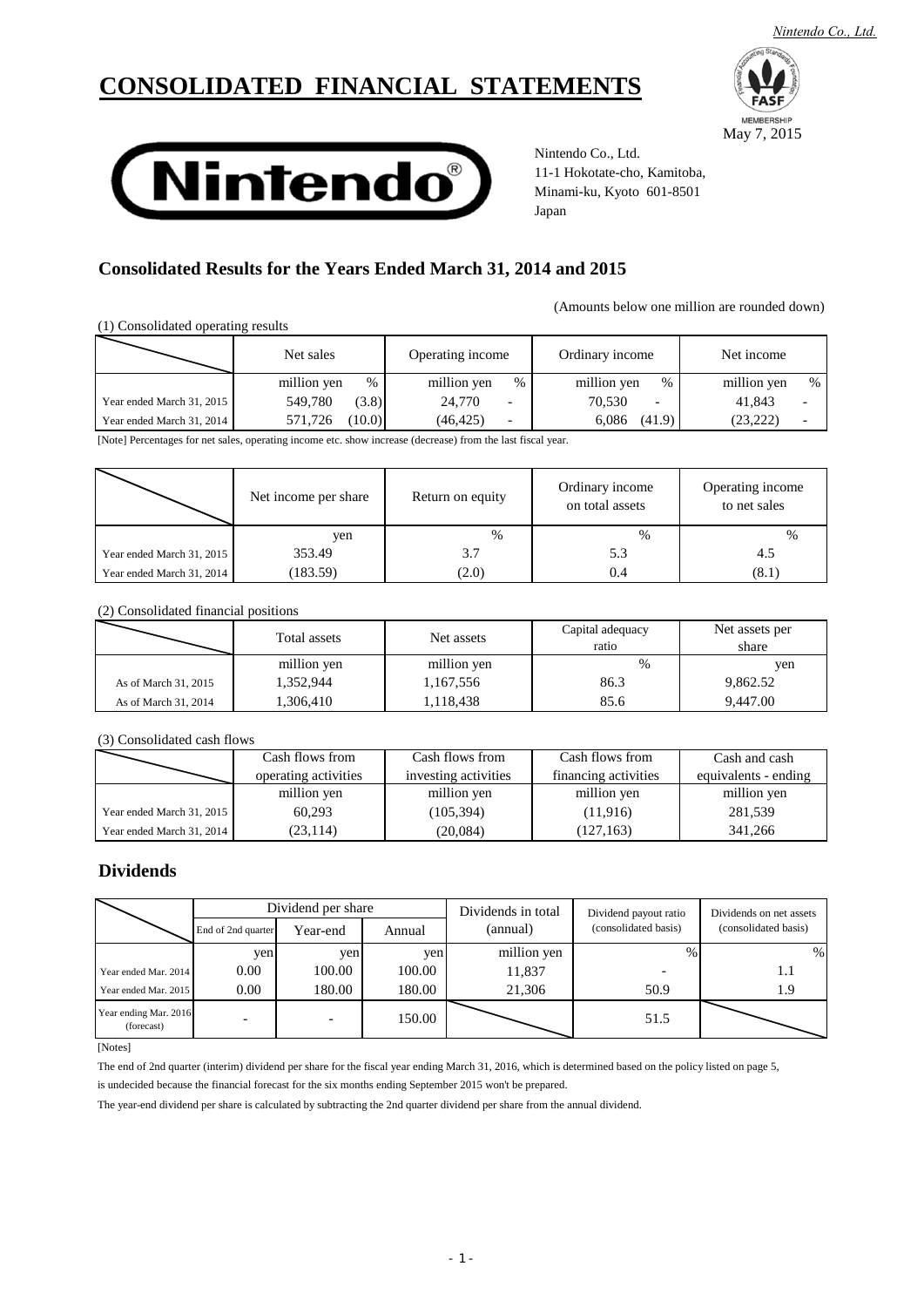## **Consolidated Financial Forecast for the Fiscal Year Ending March 31, 2016**

|                       | Net sales   |      | Operating income    | Ordinary income              | Profit attributable to<br>owners of parent | Net income<br>per share |
|-----------------------|-------------|------|---------------------|------------------------------|--------------------------------------------|-------------------------|
|                       | million ven | $\%$ | million ven<br>$\%$ | million yen<br>$\frac{0}{0}$ | million yen<br>$\%$                        | ven                     |
| Year ending Mar. 2016 | 570,000     | 27   | 50.000<br>101.9     | (22.0)<br>55.000             | 35,000<br>(16.4)                           | 291.35                  |

[Notes] Percentages for net sales, operating income etc. show increase (decrease) from previous period.

With respect to this forecast, please refer to page 3 for the forward-looking conditions and other related matters.

## **Others**

| (1) Changes for important subsidiaries during the fiscal year ended March 31, 2015 |                    |  |                             |              | : Not applicable   |  |
|------------------------------------------------------------------------------------|--------------------|--|-----------------------------|--------------|--------------------|--|
| (2) Changes in accounting procedures:                                              |                    |  |                             |              |                    |  |
| 1) Related to accounting standard revisions etc.                                   |                    |  |                             | : Applicable |                    |  |
| 2) Other changes                                                                   |                    |  |                             |              | : Not applicable   |  |
| 3) Changes in accounting estimates                                                 |                    |  |                             |              | : Not applicable   |  |
| 4) Modified restatements                                                           |                    |  |                             |              | : Not applicable   |  |
| [Notes] Detailed information is listed on page 13.                                 |                    |  |                             |              |                    |  |
| (3) Outstanding shares (common shares)                                             |                    |  |                             |              |                    |  |
| (1) Number of shares outstanding (including treasury shares)                       |                    |  |                             |              |                    |  |
| As of March 31, 2015 :                                                             | 141,669,000 shares |  | As of March 31, 2014 :      |              | 141,669,000 shares |  |
| Number of treasury shares                                                          |                    |  |                             |              |                    |  |
| As of March 31, 2015 :                                                             | 23.297,005 shares  |  | As of March 31, 2014 :      |              | 23,294,719 shares  |  |
| Average number of shares<br>(3)                                                    |                    |  |                             |              |                    |  |
| Year ended March 31, 2015: 118,373,089 shares                                      |                    |  | Year ended March 31, 2014 : |              | 126,496,060 shares |  |

## **(Reference) Non-consolidated Results**

### Non-consolidated Results for the Years Ended March 31, 2014 and 2015

(1) Non-consolidated operating results

|                           | Net sales   | Operating income         | Ordinary income | Net income  |
|---------------------------|-------------|--------------------------|-----------------|-------------|
|                           | million yen | million yen              | million yen     | million yen |
|                           | %           | $\%$                     | $\%$            | $\%$        |
| Year ended March 31, 2015 | 366,807     | 26.483                   | 69.887          | 77.7        |
|                           | (18.2)      | $\overline{\phantom{0}}$ | 89.8            | 41.467      |
| Year ended March 31, 2014 | (26.3)      | (14.776)                 | 36,822          | 23.333      |
|                           | 448.175     | $\overline{\phantom{0}}$ | 59.8            | 66.3        |

[Note] Percentages for net sales, operating income etc. show increase (decrease) from the last fiscal year.

|                           | Net income per share |
|---------------------------|----------------------|
|                           | ven                  |
| Year ended March 31, 2015 | 350.31               |
| Year ended March 31, 2014 | 184.46               |

(2) Non-consolidated financial positions

|                      | Total assets | Net assets  | Capital adequacy<br>ratio | Net assets per<br>share |
|----------------------|--------------|-------------|---------------------------|-------------------------|
|                      | million yen  | million yen | $\%$                      | yen                     |
| As of March 31, 2015 | 1,012,341    | 884.195     | 87.3                      | 7,469.63                |
| As of March 31, 2014 | 985,250      | 849,973     | 86.3                      | 7,180.39                |

[Notes]

2. Forecasts announced by the Company (Nintendo Co., Ltd.) referred to above were prepared based on management's assumptions with information available at this time and therefore involve known and unknown risks and uncertainties. Please note such risks and uncertainties may cause the actual results to be materially different from the forecasts (earnings forecast, dividend forecast, and other forecasts).

<sup>1.</sup> This earnings release report is not subject to audit procedures based on the Financial Instruments and Exchange Act. At the time of disclosure of this report, the audit procedures for the financial statements are in progress.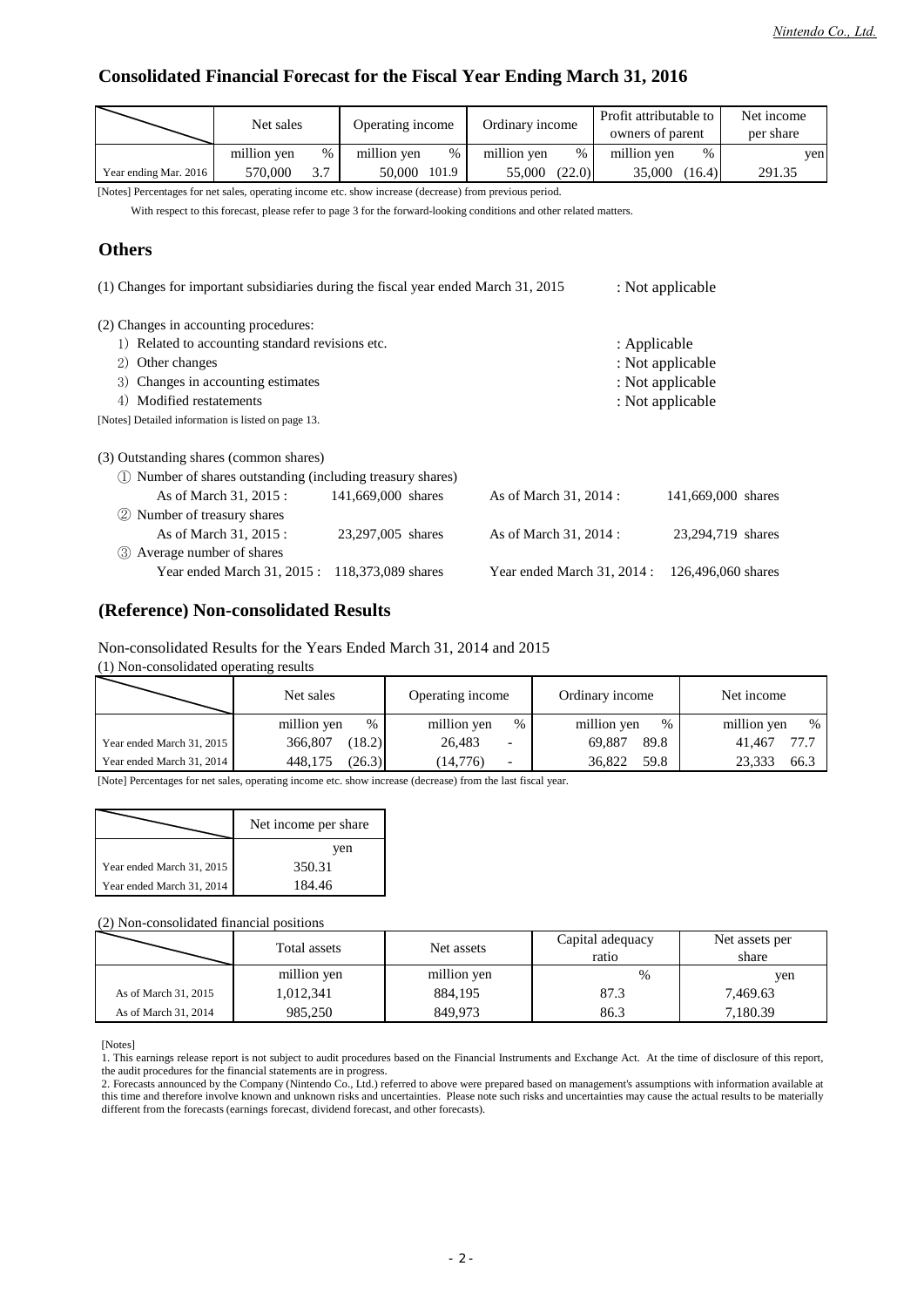### **Operating Results**

### **1. Analysis of Operations**

(1) Fiscal year ended March 31, 2015

Nintendo Co., Ltd. ("the Company") and its consolidated subsidiaries (together with the Company,"Nintendo") continues to pursue its basic strategy of "Gaming Population Expansion" by offering compelling products that anyone can enjoy, regardless of age, gender or gaming experience.

During the fiscal year ended March 31, 2015, for "Nintendo 3DS (3DS, 3DS XL, 2DS, New Nintendo 3DS and New Nintendo 3DS XL)," "New Nintendo 3DS/New Nintendo 3DS XL," launched as the newest members of the "Nintendo 3DS" family, got off to a good start and continued to sell well, while the sales of the "Nintendo 3DS" hardware prior to the launch of "New Nintendo 3DS/New Nintendo 3DS XL" did not grow as anticipated, and the global sales of the "Nintendo 3DS" family hardware were 8.73 million units. As for the "Nintendo 3DS" software, "Pokémon Omega Ruby/Pokémon Alpha Sapphire" and "Super Smash Bros. for Nintendo 3DS" enjoyed robust sales with 9.94 million units and 6.75 million units sold respectively, while titles such as "Tomodachi Life," "Mario Kart 7," and "The Legend of Zelda: Majora's Mask 3D" also showed steady sales, with all three titles selling more than 2 million units each. There were also a number of hit titles from third-party publishers. As a result, the global sales of the "Nintendo 3DS" software were 62.74 million units.

With respect to "Wii U," Nintendo released two hit titles, "Mario Kart 8" and "Super Smash Bros. for Wii U," which enjoyed robust sales of 5.11 million units and 3.65 million units respectively. These titles continued to perform well especially overseas, and the global sales of the "Wii U" hardware and software reached 3.38 million and 24.40 million units respectively.

Net sales as a result were 549.7 billion yen (of which overseas sales were 414.7 billion yen or 75.4% of the total sales) and operating income was 24.7 billion yen. As a result of foreign exchange gains totaling 34.0 billion yen due to depreciation of the yen against the U.S. dollar at the end of the period compared to the exchange rate at the end of the previous fiscal year, ordinary income was 70.5 billion yen and net income was 41.8 billion yen.

#### (2) Outlook for fiscal year ending March 31, 2016

For "Nintendo 3DS" and "Wii U," in addition to maintaining the performance of already-released titles with strong sales potential, new titles will continue to be introduced in order to further expand the installed bases. Specifically, by sequentially introducing additional download content for blockbuster titles such as "Mario Kart 8" and "Super Smash Bros. for Nintendo 3DS/Wii U," we aim to keep these titles played more actively. For "Nintendo 3DS," the exclusive "New Nintendo 3DS/New Nintendo 3DS XL" title "Xenoblade Chronicles 3D," and other first party titles such as "Rhythm Tengoku (temp.)" and "New Fire Emblem Game (temp.)" will be released. In addition, a number of key titles from thirdparty publishers are scheduled for release. For "Wii U," in addition to titles such as "Splatoon" and "Yoshi's Woolly World," "Mario Maker (temp.)" which offers a new taste to the 2D Mario series will be released this year marking the 30th year since the launch of the original "Super Mario Bros." game.

Meanwhile, for "amiibo," which was launched last year, new "amiibo" cards and yarn-knitted "amiibo" will be added to the "amiibo" lineup. We aim to stimulate demand for "amiibo" by expanding compatible software titles and by releasing the Nintendo 3DS NFC Reader/Writer accessory for Nintendo 3DS, Nintendo 3DS XL and Nintendo 2DS.

In addition, a new source of revenue is expected from a gaming application for smart devices which will be released this year.

Based on these efforts, we project, for the fiscal year ending March 31, 2016, net sales of 570.0 billion yen, an operating income of 50.0 billion yen, an ordinary income of 55.0 billion yen and profit attributable to owners of parent of 35.0 billion yen. Unit sales of the major products used for the forecast are listed on page 16 under the heading of "(5) Consolidated sales units, number of new titles, and sales units forecast" in the "Others" section. Exchange rate assumptions for the major currencies used for the forecasts are 120 yen per U.S. dollar and 125 yen per euro.

[Note] Forecasts announced by the Company referred to above were prepared based on management's assumptions with information available at this time and therefore involve known and unknown risks and uncertainties. Please note such risks and uncertainties may cause the actual results to be materially different from the forecasts (earnings forecast, dividend forecast and other forecasts).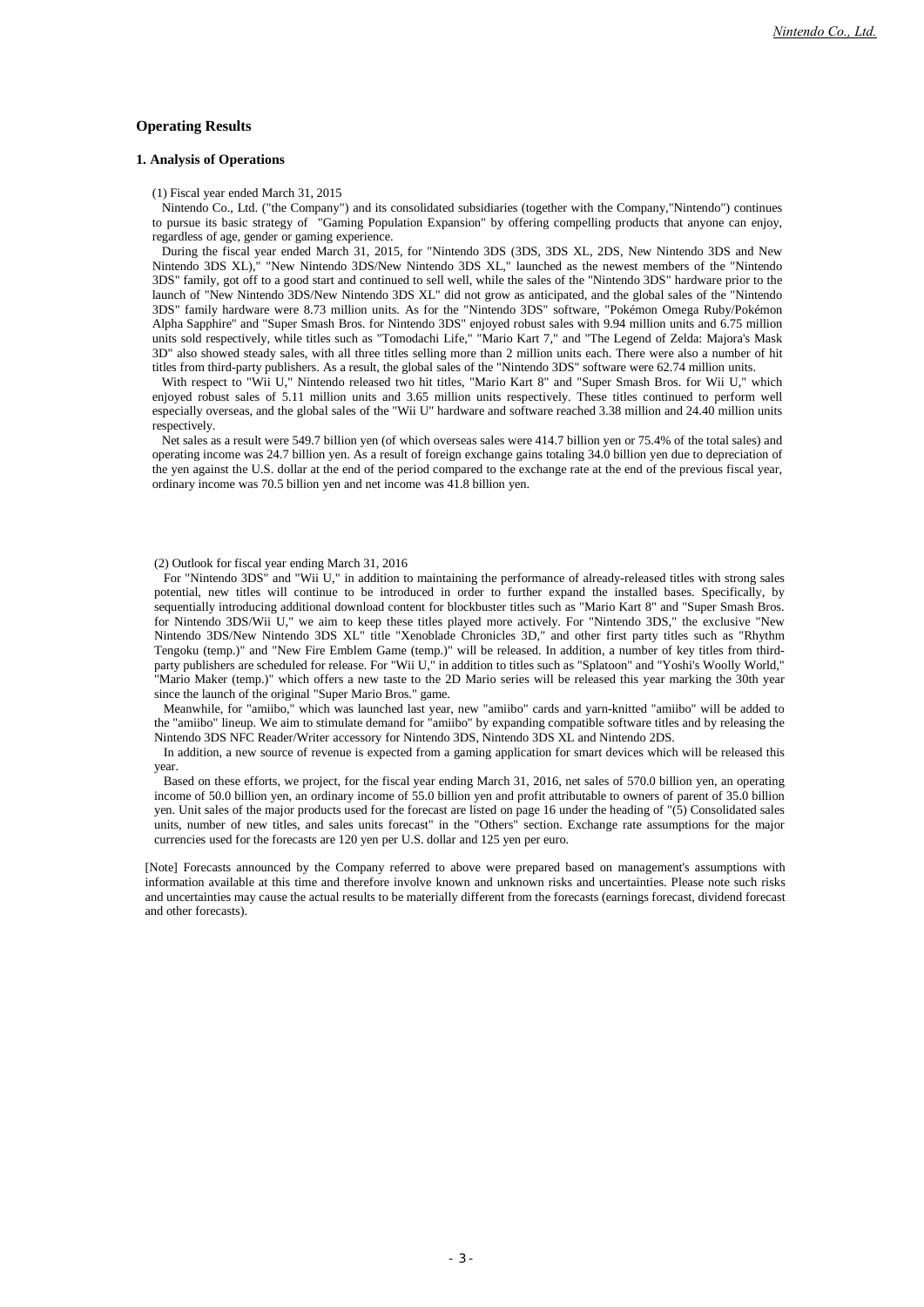### **2. Financial Positions**

#### (1) Situation of assets, liabilities, and net assets

Total assets increased by 46.5 billion yen compared to the previous fiscal year-end to 1,352.9 billion yen mainly due to the depreciation of the yen against the U.S. dollar at the end of the fiscal year compared to the previous fiscal year-end. Total liabilities decreased by 2.5 billion yen compared to the previous fiscal year-end to 185.3 billion yen mainly due to a decrease in other current liabilities. Net assets increased by 49.1 billion yen compared to the previous fiscal year-end to 1,167.5 billion yen primarily due to increases in retained earnings.

#### (2) Situation of cash flow

The ending balance of "Cash and cash equivalents" (collectively, "Cash") as of March 31, 2015 was 281.5 billion yen, with a decrease of 59.7 billion yen during the fiscal year. During the previous fiscal year, there was a decrease of 128.1 billion yen. Net increase (decrease) of Cash and contributing factors during the fiscal year ended March 31, 2015 are as follows:

#### Cash flows from operating activities:

There were decreasing factors contributing to 72.0 billion yen of income before income taxes and minority interests such as yen depreciation of foreign exchanges, payment of various expenses and income taxes. However, due to increasing factors such as decrease of inventory, net cash resulted in an increase of 60.2 billion yen compared to a decrease of 23.1 billion yen last year.

### Cash flows from investing activities:

Net cash from investing activities decreased by 105.3 billion yen compared to a decrease of 20.0 billion yen last year mainly due to payments into time deposits and purchase of short-term and long-term investment securities exceeding proceeds from withdrawal of time deposits sales of short-term and long-term investment securities.

#### Cash flows from financing activities:

Net cash from financing activities decreased by 11.9 billion yen compared to a decrease of 127.1 billion yen last year mainly due to payments of cash dividends.

#### Cash flow index trend

|                                           | As of          | As of          | As of          | As of          | As of          |
|-------------------------------------------|----------------|----------------|----------------|----------------|----------------|
|                                           | March 31, 2011 | March 31, 2012 | March 31, 2013 | March 31, 2014 | March 31, 2015 |
| Capital adequacy ratio                    | %              | %              | %              | %              | %              |
|                                           | 78.4           | 87.0           | 84.8           | 85.6           | 86.3           |
| Capital adequacy ratio<br>at market value | 175.8          | 116.3          | 89.3           | 111.1          | 154.6          |

[Notes] Capital adequacy ratio: The sum of total "Shareholders' equity" and total "Accumulated other comprehensive income" divided by total assets

Capital adequacy ratio at market value: Total market value of stocks divided by total assets

\*Percentage figures are calculated on a consolidated basis.

\*Total market value of stocks is calculated by multiplying closing price by the number of shares outstanding

(excluding treasury shares) at the end of the period.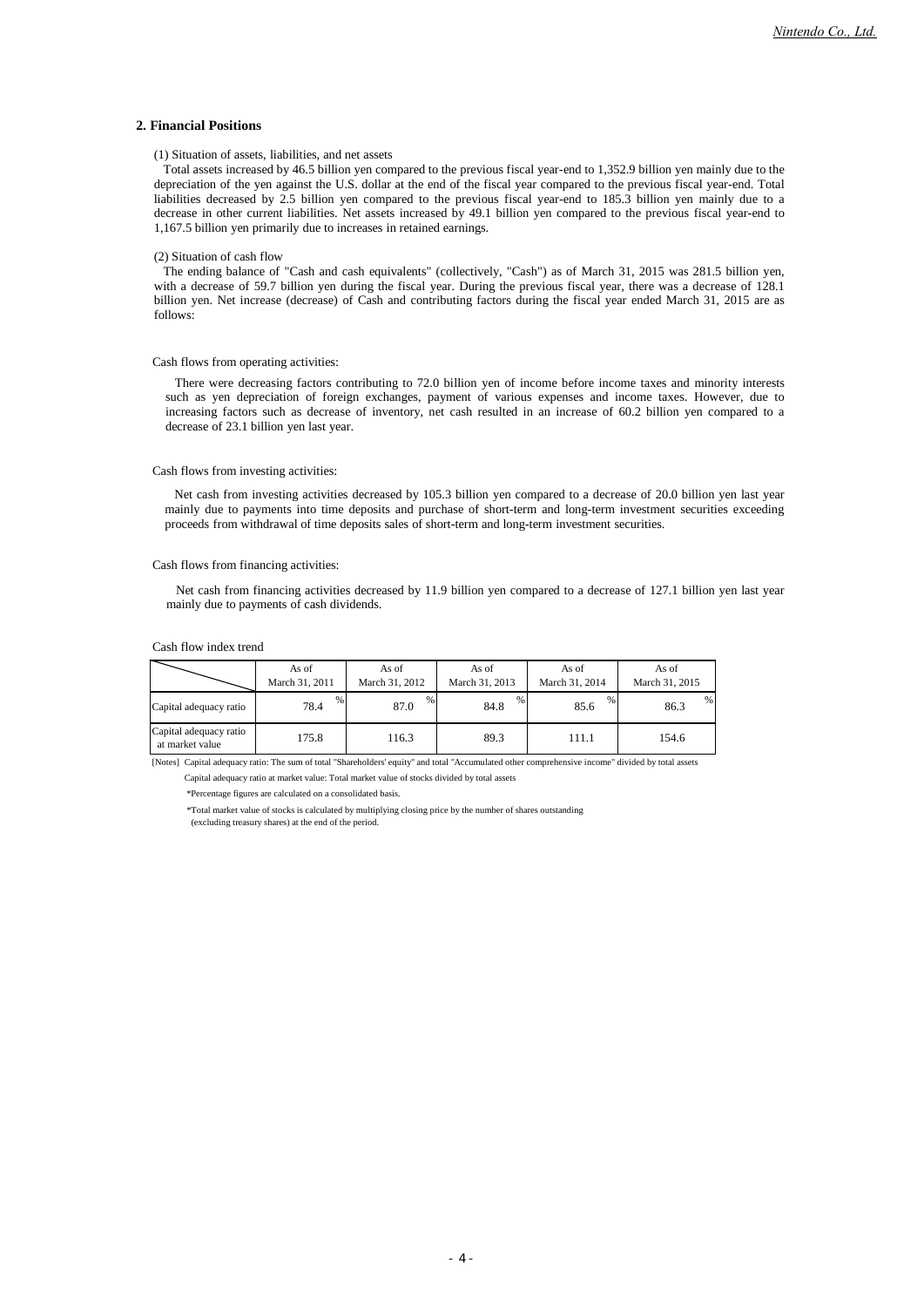#### **3. Basic Policy of Profit Distribution and Dividends**

It is the Company's basic policy to internally provide the capital necessary to fund future growth, including capital investments, and to maintain a strong and liquid financial position in preparation for changes in the business environment and intensified competition. As for direct profit returns to our shareholders, dividends are paid based on profit levels achieved in each fiscal period.

The annual dividend per share will be established at the higher of the amount calculated by dividing 33% of consolidated operating income by the total number of outstanding shares, excluding treasury shares, as of the end of the fiscal year rounded up to the 10 yen digit, and the amount calculated based on the 50% consolidated payout ratio rounded up to the 10 yen digit.

The end of 2nd quarter (interim) dividend per share is calculated by dividing 33% of consolidated operating income by the total number of outstanding shares, excluding treasury shares, as of the end of the six-month period rounded up to the 10 yen digit.

As a result, the dividend for the fiscal year ended March 31, 2015 has been established at 180 yen (interim: no dividend, year-end: 180 yen) and dividend for fiscal year ending March 31, 2016 will be 150 yen if earnings are in line with the financial forecast herein. The end of 2nd quarter dividends are yet to be determined as there are no interim financial forecasts, but there are no changes to our dividend policy.

Retained earnings are maintained for effective use in research of new technology and development of new products, capital investments and securing materials, enhancement of selling power including advertisements, and treasury share buyback whenever deemed appropriate.

#### **4. Management Policy**

#### (1) Basic management policy

Nintendo strives to create new and unique forms of entertainment while maintaining a robust business structure. Nintendo places the highest emphasis on providing consumers with innovative entertainment that has never been experienced.

#### (2) Targeted management index

Nintendo aims to improve its corporate value by providing new and entertaining products consistently and sustaining robust growth and increasing profit. Because Nintendo deals with entertainment products, which by nature hold many uncertainties in terms of their product development, and operates in a market which involves intense competition, flexible business decisions are made without being constrained by any specific management index.

#### (3) Medium and long-term management strategy and challenges

In the belief that the true value of entertainment lies in individuality, Nintendo continues to provide unique products and services by positioning as its core business strategy the dedicated video game platform business of hardware and software integration. Moving forward, Nintendo will continue to offer premium gameplay experiences on Nintendo's dedicated game platforms. Furthermore, a new game business which utilizes Nintendo IP on smart devices will start rolling out this year. As control methods and game play environments differ between dedicated video game platforms and smart devices, even if the same IP is used for both platforms, the games will not be the same; they will be optimized for each platform. In this way, Nintendo will maximize the value of its IP by encouraging a broader audience to experience its appeal and drive the expansion of the gaming population.

For Nintendo IP, a more active approach will be taken in areas outside the video game business, including visual content production and character merchandising. By flexibly selecting the optimal method of communication for each individual IP in order to increase visibility for a wider audience, a certain level of revenue from the IP licensing business is expected and at the same time we aim to increase the opportunity for more consumers to become familiar with our games.

Moreover, by redefining entertainment as something that improves people's QOL (Quality of Life) in enjoyable ways, Nintendo aims to deploy a new platform business that improves people's QOL in enjoyable ways in a new area that is different from that of dedicated video game systems. For the QOL business, a unique approach will be taken by utilizing Nintendo's strength as an entertainment company.

With its mission to put smiles on the faces of everyone it touches, Nintendo will continue to offer new and unique propositions.

#### **5. Basic Policy on the Selection of Accounting Standards**

Nintendo is preparing for mandatory International Financial Reporting Standards adoption by attending seminars held by outside agencies to collect information, and conducting a deliberation on its adoption. However, the effective date has not been determined.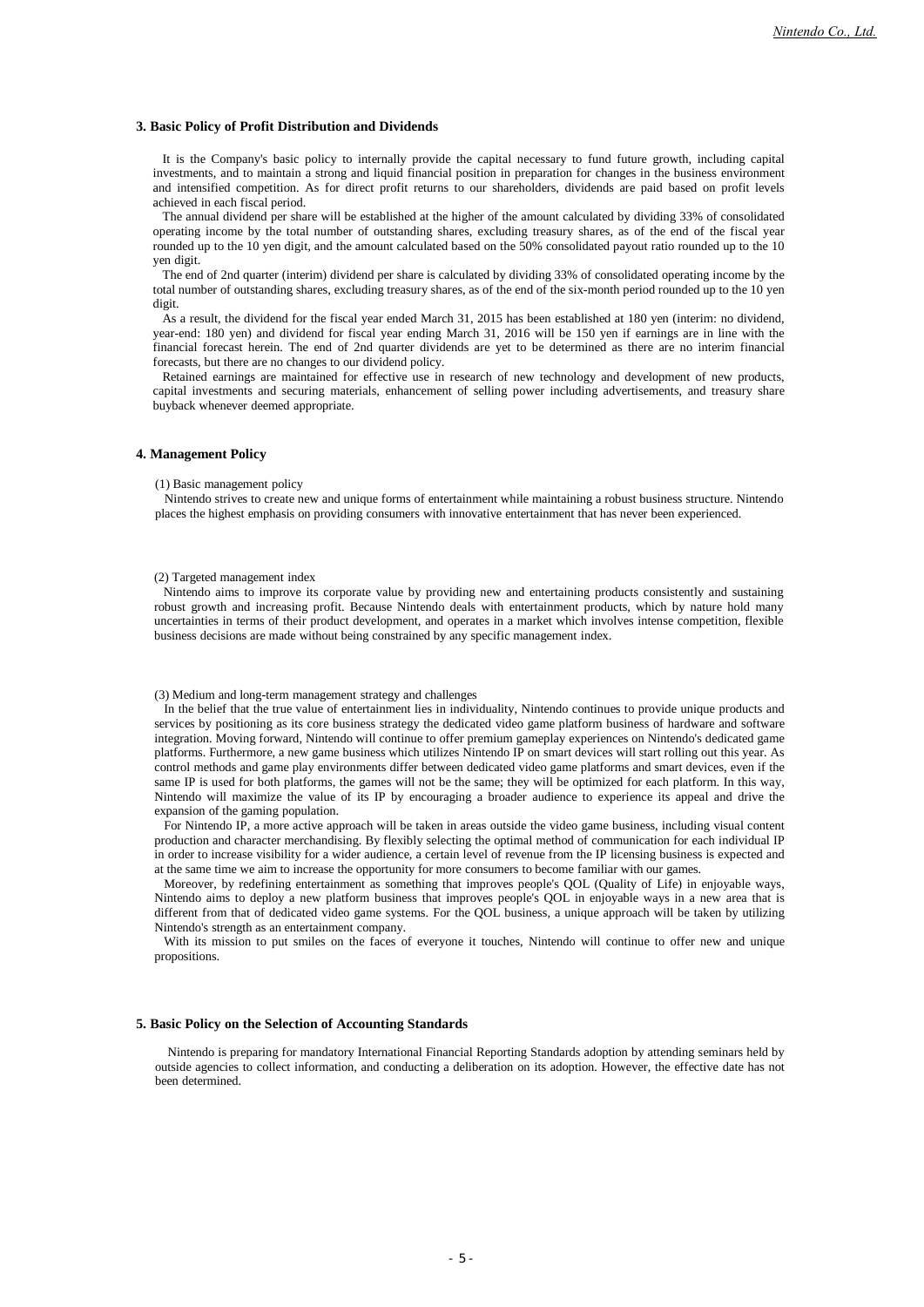## **Consolidated Balance Sheets**

|                                        |                      | million yen          |
|----------------------------------------|----------------------|----------------------|
| Description                            | As of March 31, 2014 | As of March 31, 2015 |
| (Assets)                               |                      |                      |
| <b>Current assets</b>                  |                      |                      |
| Cash and deposits                      | 474,297              | 534,706              |
| Notes and accounts receivable-trade    | 28,754               | 55,794               |
| Securities                             | 320,918              | 380,587              |
| Inventories                            | 160,801              | 76,897               |
| Deferred tax assets                    | 17,637               | 15,597               |
| Other                                  | 21,841               | 34,466               |
| Allowance for doubtful accounts        | (114)                | (451)                |
| <b>Total current assets</b>            | 1,024,136            | 1,097,597            |
| <b>Non-current assets</b>              |                      |                      |
| Property, plant and equipment          |                      |                      |
| Buildings and structures, net          | 26,340               | 42,447               |
| Machinery, equipment and vehicles, net | 1,620                | 1,330                |
| Tools, furniture and fixtures, net     | 4,249                | 4,770                |
| Land                                   | 42,859               | 42,925               |
| Construction in progress               | 19,120               | 14                   |
| Total property, plant and equipment    | 94,190               | 91,488               |
| Intangible assets                      |                      |                      |
| Software                               | 10,559               | 11,190               |
| Other                                  | 1,908                | 1,240                |
| Total intangible assets                | 12,467               | 12,430               |
| Investments and other assets           |                      |                      |
| Investment securities                  | 122,885              | 96,294               |
| Deferred tax assets                    | 34,214               | 30,558               |
| Net defined benefit asset              | 4,746                | 9,174                |
| Other                                  | 13,769               | 15,399               |
| Allowance for doubtful accounts        | (0)                  | (0)                  |
| Total investments and other assets     | 175,616              | 151,426              |
| <b>Total non-current assets</b>        | 282,274              | 255,346              |
| <b>Total assets</b>                    | 1,306,410            | 1,352,944            |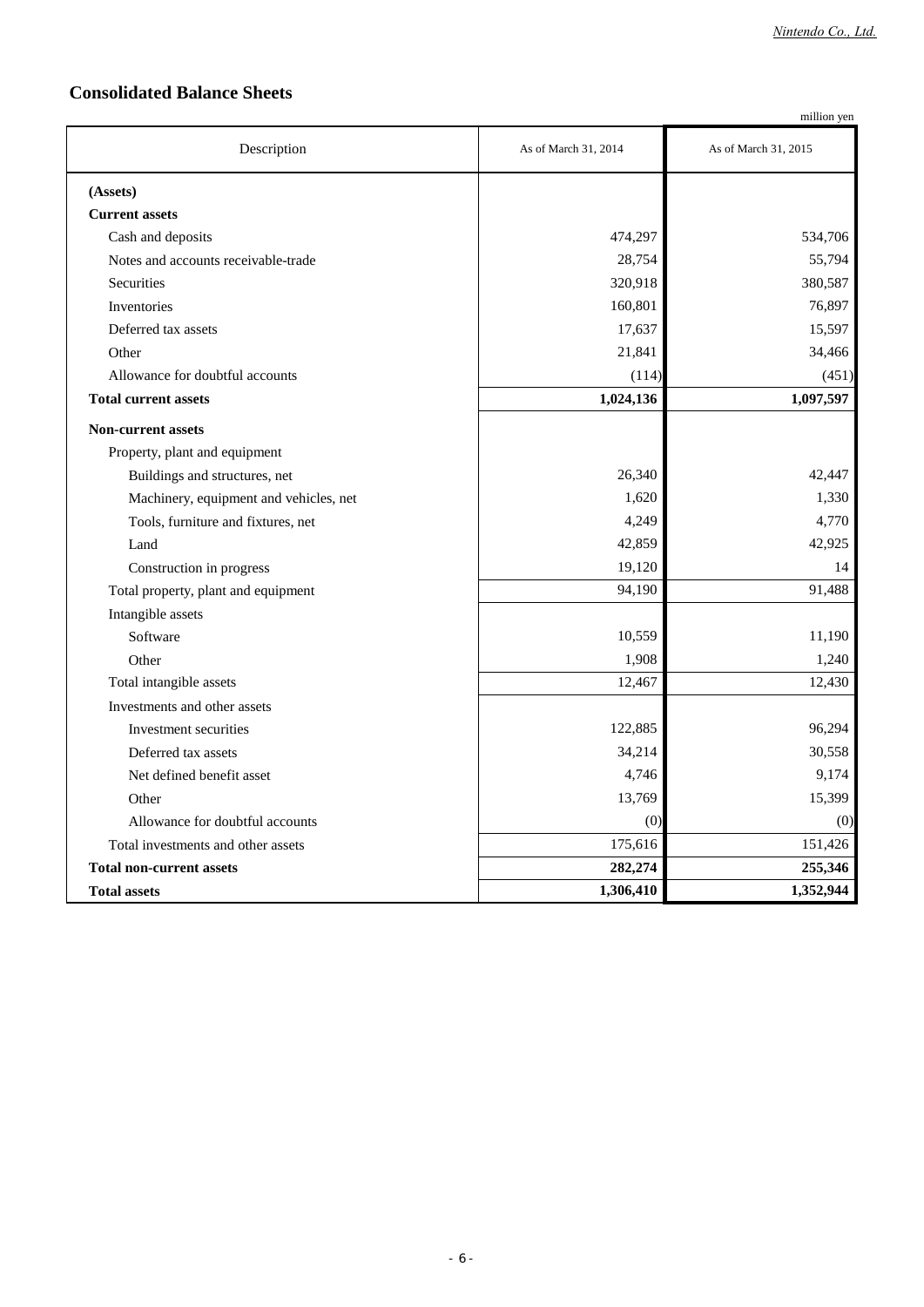|                                                       |                      | million yen          |
|-------------------------------------------------------|----------------------|----------------------|
| Description                                           | As of March 31, 2014 | As of March 31, 2015 |
| (Liabilities)                                         |                      |                      |
| <b>Current liabilities</b>                            |                      |                      |
| Notes and accounts payable-trade                      | 47,665               | 58,464               |
| Income taxes payable                                  | 14,803               | 16,529               |
| Provision for bonuses                                 | 2,183                | 2,220                |
| Other                                                 | 90,999               | 67,018               |
| <b>Total current liabilities</b>                      | 155,652              | 144,232              |
| <b>Non-current liabilities</b>                        |                      |                      |
| Net defined benefit liability                         | 18,558               | 25,416               |
| Other                                                 | 13,760               | 15,739               |
| <b>Total non-current liabilities</b>                  | 32,318               | 41,155               |
| <b>Total liabilities</b>                              | 187,971              | 185,387              |
| (Net assets)                                          |                      |                      |
| <b>Shareholders' equity</b>                           |                      |                      |
| Capital stock                                         | 10,065               | 10,065               |
| Capital surplus                                       | 11,734               | 11,734               |
| Retained earnings                                     | 1,378,085            | 1,409,764            |
| Treasury shares                                       | (270,958)            | (270,986)            |
| <b>Total shareholders' equity</b>                     | 1,128,927            | 1,160,578            |
| Accumulated other comprehensive income                |                      |                      |
| Valuation difference on available-for-sale securities | 13,628               | 16,671               |
| Foreign currency translation adjustment               | (24, 274)            | (9,804)              |
| Total accumulated other comprehensive income          | (10, 645)            | 6,866                |
| <b>Minority interests</b>                             | 157                  | 110                  |
| <b>Total net assets</b>                               | 1,118,438            | 1,167,556            |
| Total liabilities and net assets                      | 1,306,410            | 1,352,944            |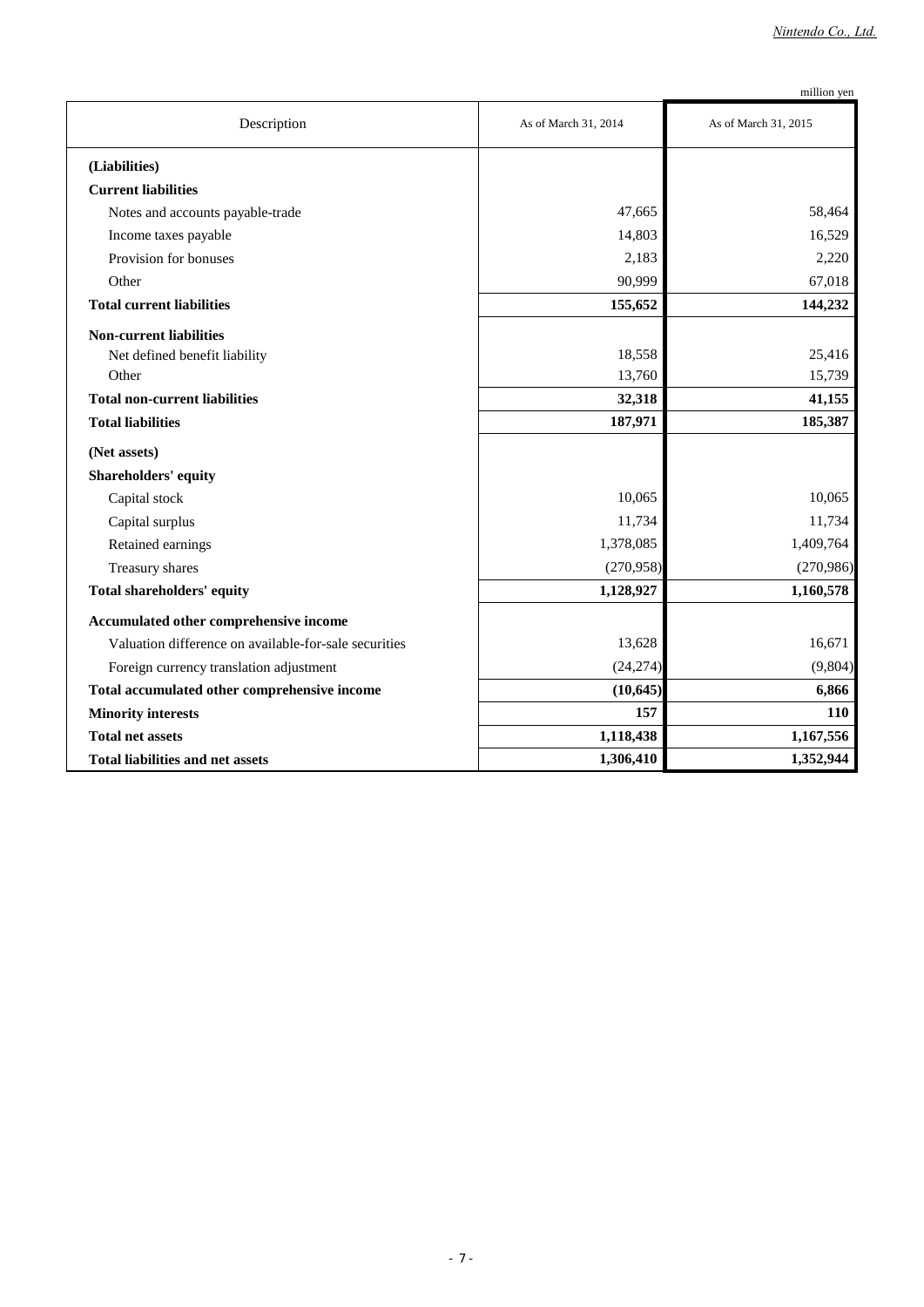## **Consolidated Statements of Income**

|                                                   |                           | million yen               |
|---------------------------------------------------|---------------------------|---------------------------|
| Description                                       | Year ended March 31, 2014 | Year ended March 31, 2015 |
| Net sales                                         | 571,726                   | 549,780                   |
| Cost of sales                                     | 408,506                   | 335,196                   |
| <b>Gross profit</b>                               | 163,219                   | 214,584                   |
| Selling, general and administrative expenses      | 209,645                   | 189,814                   |
| <b>Operating income (loss)</b>                    | (46, 425)                 | 24,770                    |
| Non-operating income                              |                           |                           |
| Interest income                                   | 5,279                     | 4,018                     |
| Foreign exchange gains                            | 39,287                    | 34,051                    |
| Gain on redemption of securities                  | 2,299                     | 5,233                     |
| Other                                             | 6,271                     | 2,740                     |
| Total non-operating income                        | 53,136                    | 46,043                    |
| Non-operating expenses                            |                           |                           |
| Sales discounts                                   | 440                       | 205                       |
| Other                                             | 184                       | 77                        |
| Total non-operating expenses                      | 624                       | 283                       |
| <b>Ordinary income</b>                            | 6,086                     | 70,530                    |
| Extraordinary income                              |                           |                           |
| Gain on sales of non-current assets               | 3,502                     | 47                        |
| Gain on sales of shares of subsidiaries           |                           | 3,689                     |
| Reversal of loss on litigation                    | 1,420                     |                           |
| Total extraordinary income                        | 4,922                     | 3,737                     |
| <b>Extraordinary losses</b>                       |                           |                           |
| Loss on disposal of non-current assets            | 79                        | 446                       |
| Restructuring loss                                |                           | 1,729                     |
| Total extraordinary losses                        | 79                        | 2,176                     |
| Income before income taxes and minority interests | 10,929                    | 72,091                    |
| Income taxes-current                              | 16,781                    | 25,922                    |
| Income taxes-deferred                             | 17,350                    | 4,306                     |
| Total income taxes                                | 34,132                    | 30,228                    |
| Income (loss) before minority interests           | (23,202)                  | 41,862                    |
| Minority interests in income                      | $20\,$                    | 18                        |
| Net income (loss)                                 | (23, 222)                 | 41,843                    |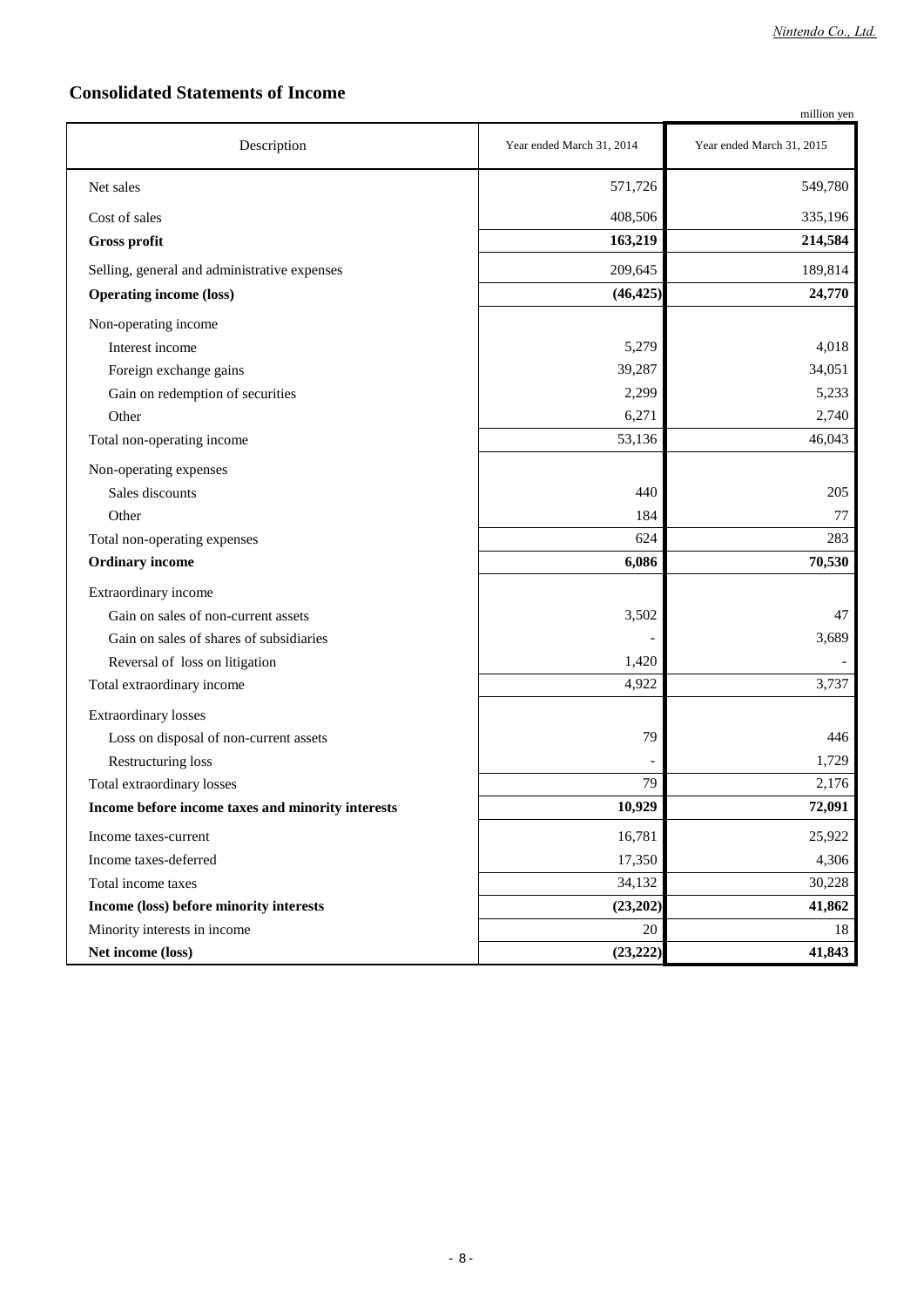## **Consolidated Statements of Comprehensive Income**

|                                                                                      |                           | million yen               |
|--------------------------------------------------------------------------------------|---------------------------|---------------------------|
| Description                                                                          | Year ended March 31, 2014 | Year ended March 31, 2015 |
| Income (loss) before minority interests                                              | (23,202)                  | 41,862                    |
| Other comprehensive income                                                           |                           |                           |
| Valuation difference on available-for-sale securities                                | 4,833                     | 2,962                     |
| Foreign currency translation adjustment                                              | 36,145                    | 14,468                    |
| Share of other comprehensive income of entities<br>accounted for using equity method | 196                       | 79                        |
| Total other comprehensive income                                                     | 41,174                    | 17,511                    |
| <b>Comprehensive income</b>                                                          | 17,971                    | 59,373                    |
| (Comprehensive income attributable to)                                               |                           |                           |
| Comprehensive income attributable to owners of parent                                | 17,946                    | 59,356                    |
| Comprehensive income attributable to minority interests                              | 25                        | 17                        |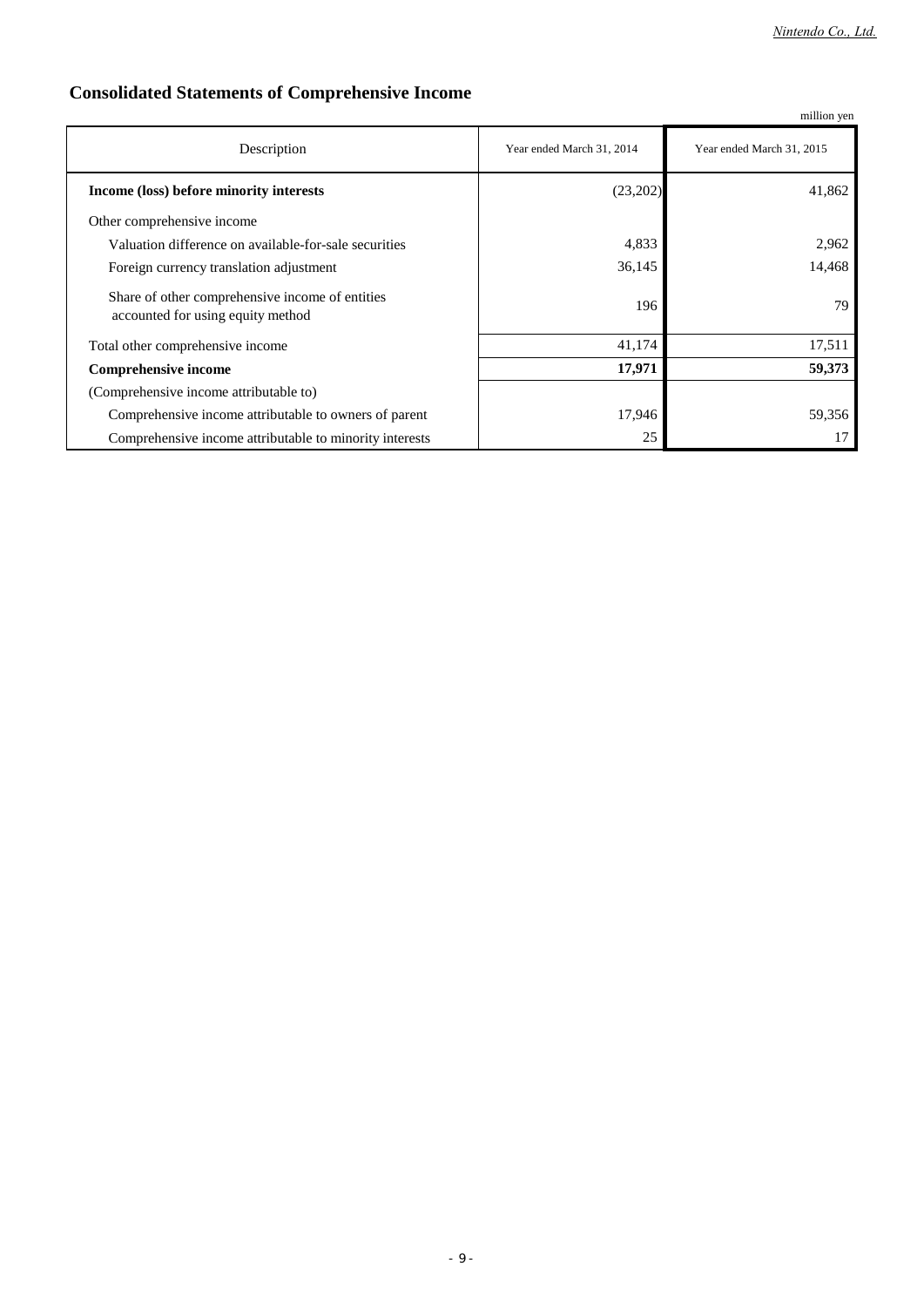## **Consolidated Statements of Changes in Equity**

Year ended March 31, 2014 (April 1, 2013 - March 31, 2014)

|                                                         |               |                      |                      |                 | million yen                      |  |
|---------------------------------------------------------|---------------|----------------------|----------------------|-----------------|----------------------------------|--|
|                                                         |               | Shareholders' equity |                      |                 |                                  |  |
|                                                         | Capital stock | Capital surplus      | Retained<br>earnings | Treasury shares | Total<br>shareholders'<br>equity |  |
| Balance as of April 1, 2013                             | 10,065        | 11,734               | 1,414,095            | (156, 692)      | 1,279,203                        |  |
| Changes of items during period                          |               |                      |                      |                 |                                  |  |
| Dividends from surplus                                  |               |                      | (12,787)             |                 | (12,787)                         |  |
| Net income (loss)                                       | -             |                      | (23, 222)            |                 | (23, 222)                        |  |
| Purchase of treasury shares                             |               |                      |                      | (114, 266)      | (114, 266)                       |  |
| Disposal of treasury shares                             |               | $\theta$             |                      | $\Omega$        | $\Omega$                         |  |
| Net changes of items<br>other than shareholders' equity |               |                      |                      |                 |                                  |  |
| Total changes of items during period                    | ۰             | $\theta$             | (36,010)             | (114,266)       | (150, 276)                       |  |
| Balance as of March 31, 2014                            | 10,065        | 11,734               | 1,378,085            | (270, 958)      | 1,128,927                        |  |

|                                                         |                                                                 | Accumulated other comprehensive income        |                                                       |                    |                     |
|---------------------------------------------------------|-----------------------------------------------------------------|-----------------------------------------------|-------------------------------------------------------|--------------------|---------------------|
|                                                         | Valuation<br>difference<br>on available-for-<br>sale securities | Foreign currency<br>translation<br>adjustment | Total accumulated<br>other<br>comprehensive<br>income | Minority interests | Total<br>net assets |
| Balance as of April 1, 2013                             | 8,599                                                           | (60, 414)                                     | (51, 815)                                             | 131                | 1,227,520           |
| Changes of items during period                          |                                                                 |                                               |                                                       |                    |                     |
| Dividends from surplus                                  | -                                                               | ۰                                             |                                                       |                    | (12,787)            |
| Net income (loss)                                       |                                                                 |                                               |                                                       |                    | (23, 222)           |
| Purchase of treasury shares                             | -                                                               | $\overline{\phantom{0}}$                      |                                                       |                    | (114, 266)          |
| Disposal of treasury shares                             | -                                                               | ۰                                             |                                                       |                    | $\Omega$            |
| Net changes of items<br>other than shareholders' equity | 5,029                                                           | 36,140                                        | 41,169                                                | 25                 | 41,194              |
| Total changes of items during period                    | 5,029                                                           | 36,140                                        | 41,169                                                | 25                 | (109,081)           |
| Balance as of March 31, 2014                            | 13,628                                                          | (24,274)                                      | (10,645)                                              | 157                | 1,118,438           |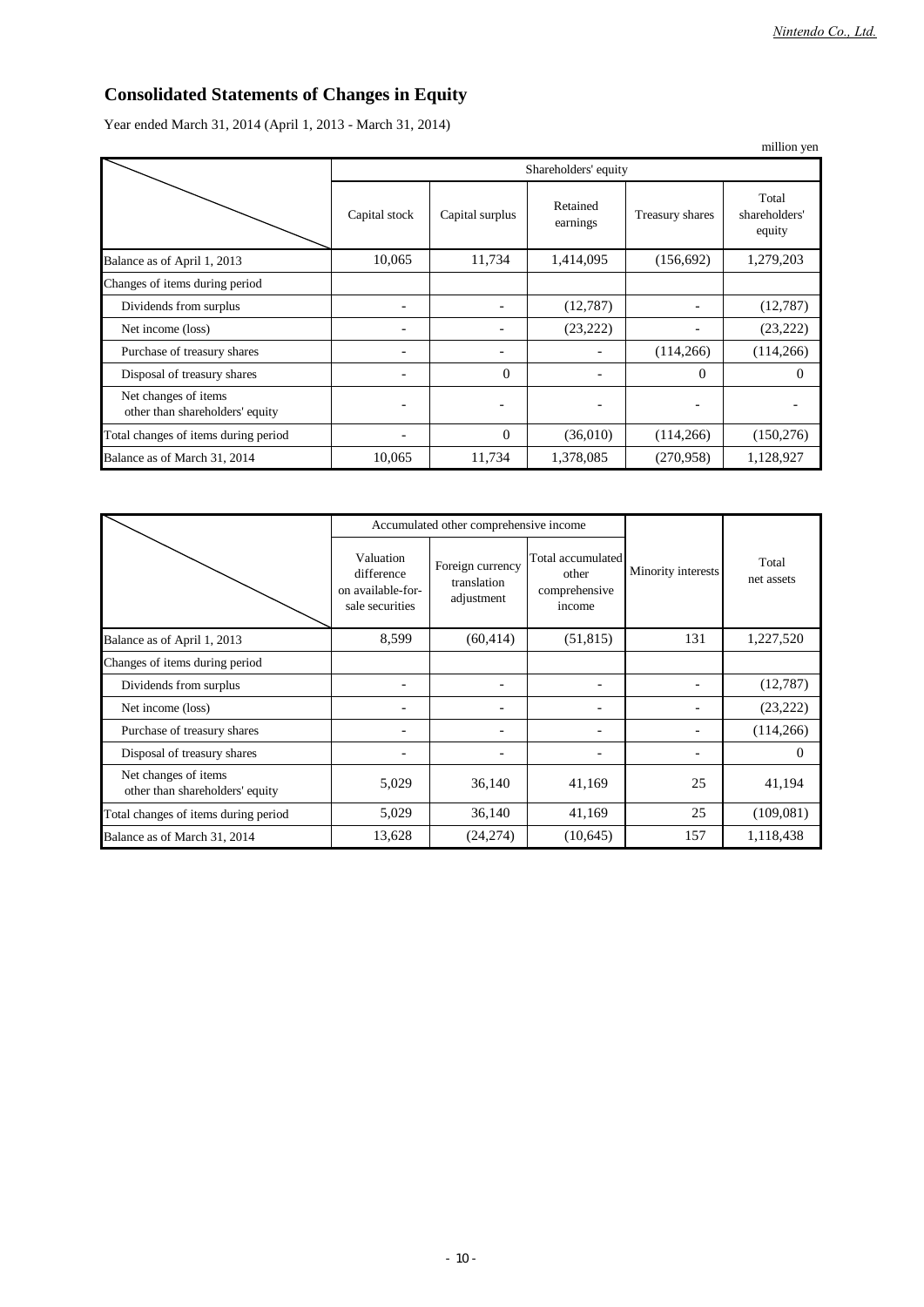## **Consolidated Statements of Changes in Equity**

Year ended March 31, 2015 (April 1, 2014 - March 31, 2015)

|                                                         |                              |                      |                      |                 | million yen                      |  |
|---------------------------------------------------------|------------------------------|----------------------|----------------------|-----------------|----------------------------------|--|
|                                                         |                              | Shareholders' equity |                      |                 |                                  |  |
|                                                         | Capital stock                | Capital surplus      | Retained<br>earnings | Treasury shares | Total<br>shareholders'<br>equity |  |
| Balance as of April 1, 2014                             | 10,065                       | 11,734               | 1,378,085            | (270,958)       | 1,128,927                        |  |
| Cumulative effects of changes<br>in accounting policies | $\qquad \qquad \blacksquare$ |                      | 1,673                |                 | 1,673                            |  |
| Restated balance as of April 1, 2014                    | 10,065                       | 11,734               | 1,379,758            | (270,958)       | 1,130,600                        |  |
| Changes of items during period                          |                              |                      |                      |                 |                                  |  |
| Dividends from surplus                                  | $\overline{\phantom{0}}$     |                      | (11, 837)            |                 | (11, 837)                        |  |
| Net income                                              |                              |                      | 41,843               |                 | 41,843                           |  |
| Purchase of treasury shares                             | ۰                            |                      |                      | (27)            | (27)                             |  |
| Disposal of treasury shares                             | ۰                            |                      |                      |                 |                                  |  |
| Net changes of items<br>other than shareholders' equity | $\overline{\phantom{a}}$     |                      |                      |                 |                                  |  |
| Total changes of items during period                    |                              |                      | 30,006               | (27)            | 29,978                           |  |
| Balance as of March 31, 2015                            | 10,065                       | 11,734               | 1,409,764            | (270,986)       | 1,160,578                        |  |

|                                                         |                                                                 | Accumulated other comprehensive income        |                                                       |                    |                     |
|---------------------------------------------------------|-----------------------------------------------------------------|-----------------------------------------------|-------------------------------------------------------|--------------------|---------------------|
|                                                         | Valuation<br>difference<br>on available-for-<br>sale securities | Foreign currency<br>translation<br>adjustment | Total accumulated<br>other<br>comprehensive<br>income | Minority interests | Total<br>net assets |
| Balance as of April 1, 2014                             | 13,628                                                          | (24, 274)                                     | (10,645)                                              | 157                | 1,118,438           |
| Cumulative effects of changes<br>in accounting policies |                                                                 |                                               |                                                       |                    | 1,673               |
| Restated balance as of April 1, 2014                    | 13,628                                                          | (24, 274)                                     | (10,645)                                              | 157                | 1,120,112           |
| Changes of items during period                          |                                                                 |                                               |                                                       |                    |                     |
| Dividends from surplus                                  |                                                                 |                                               |                                                       |                    | (11, 837)           |
| Net income                                              | $\overline{a}$                                                  |                                               |                                                       |                    | 41,843              |
| Purchase of treasury shares                             | $\overline{a}$                                                  |                                               |                                                       |                    | (27)                |
| Disposal of treasury shares                             |                                                                 |                                               |                                                       |                    |                     |
| Net changes of items<br>other than shareholders' equity | 3,042                                                           | 14,469                                        | 17,512                                                | (46)               | 17,466              |
| Total changes of items during period                    | 3,042                                                           | 14,469                                        | 17,512                                                | (46)               | 47,444              |
| Balance as of March 31, 2015                            | 16,671                                                          | (9,804)                                       | 6,866                                                 | 110                | 1,167,556           |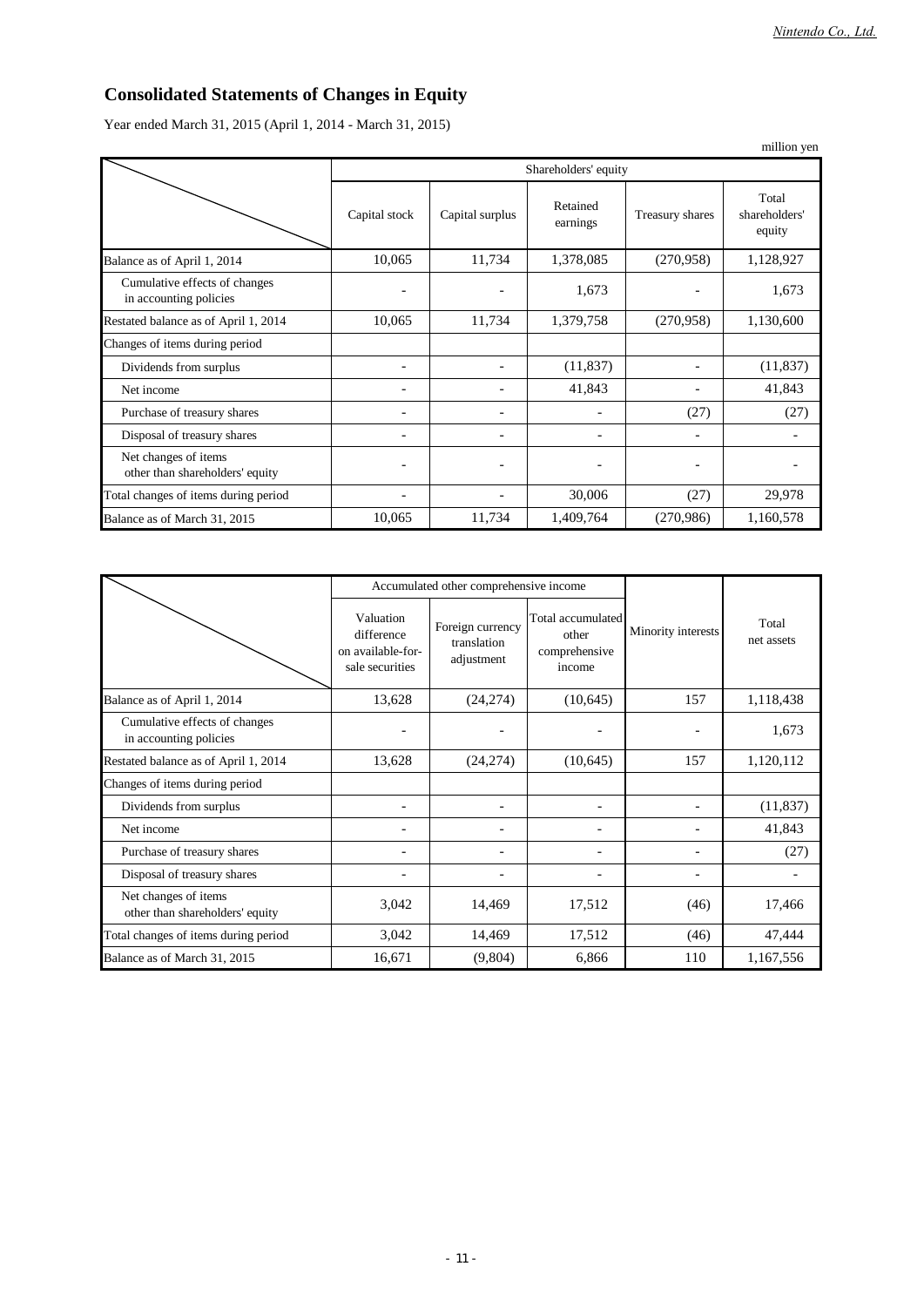## **Consolidated Statements of Cash Flows**

million yen

| Description                                                                             | Year Ended March 31, 2014 | Year Ended March 31, 2015 |  |
|-----------------------------------------------------------------------------------------|---------------------------|---------------------------|--|
| Cash flows from operating activities                                                    |                           |                           |  |
| Income before income taxes and minority interests                                       | 10,929                    | 72,091                    |  |
| Depreciation                                                                            | 9.918                     | 9.011                     |  |
| Increase (decrease) in allowance for doubtful accounts                                  | (358)                     | 310                       |  |
| Increase (decrease) in net defined benefit liability                                    | 734                       | 3.755                     |  |
| Interest and dividend income                                                            | (5,575)                   | (4,330)                   |  |
| Foreign exchange losses (gains)                                                         | (41, 943)                 | (33,261)                  |  |
| Share of (profit) loss of entities accounted for using equity method                    | (2,627)                   | (952)                     |  |
| Decrease (increase) in notes and accounts receivable-trade                              | 20,374                    | (24, 198)                 |  |
| Decrease (increase) in inventories                                                      | 35,529                    | 88,204                    |  |
| Increase (decrease) in notes and accounts payable-trade                                 | (56,940)                  | 3,558                     |  |
| Increase (decrease) in accrued consumption taxes                                        | 174                       | (82)                      |  |
| Other, net                                                                              | 78                        | (36,506)                  |  |
| Sub-total                                                                               | (29,708)                  | 77,599                    |  |
| Interest and dividends income received                                                  | 6,923                     | 4,861                     |  |
| Interest expenses paid                                                                  | (0)                       | (3)                       |  |
| Income taxes (paid) refund                                                              | (329)                     | (22, 164)                 |  |
| Net cash provided by (used in) operating activities                                     | (23, 114)                 | 60,293                    |  |
| <b>Cash flows from investing activities</b>                                             |                           |                           |  |
| Payments into time deposits                                                             | (210,503)                 | (756, 613)                |  |
| Proceeds from withdrawal of time deposits                                               | 50,250                    | 651,117                   |  |
| Purchase of property, plant and equipment and intangible assets                         | (19, 540)                 | (4,582)                   |  |
| Proceeds from sales of property, plant and equipment and intangible assets              | 6,530                     | 191                       |  |
| Purchase of short-term and long-term investment securities                              | (1,071,026)               | (736, 367)                |  |
| Proceeds from sales and redemption of short-term<br>and long-term investment securities | 1,224,457                 | 740,525                   |  |
| Other, net                                                                              | (252)                     | 334                       |  |
| Net cash provided by (used in) investing activities                                     | (20, 084)                 | (105, 394)                |  |
| <b>Cash flows from financing activities</b>                                             |                           |                           |  |
| Cash dividends paid                                                                     | (12,802)                  | (11, 835)                 |  |
| Purchase of treasury shares                                                             | (114,266)                 | (27)                      |  |
| Other, net                                                                              | (93)                      | (52)                      |  |
| Net cash provided by (used in) financing activities                                     | (127, 163)                | (11, 916)                 |  |
| Effect of exchange rate change on cash and cash equivalents                             | 42,233                    | (2,710)                   |  |
| Net increase (decrease) in cash and cash equivalents                                    | (128, 128)                | (59, 727)                 |  |
| Cash and cash equivalents at beginning of period                                        | 469,395                   | 341,266                   |  |
| Cash and cash equivalents at end of period                                              | 341,266                   | 281,539                   |  |
|                                                                                         |                           |                           |  |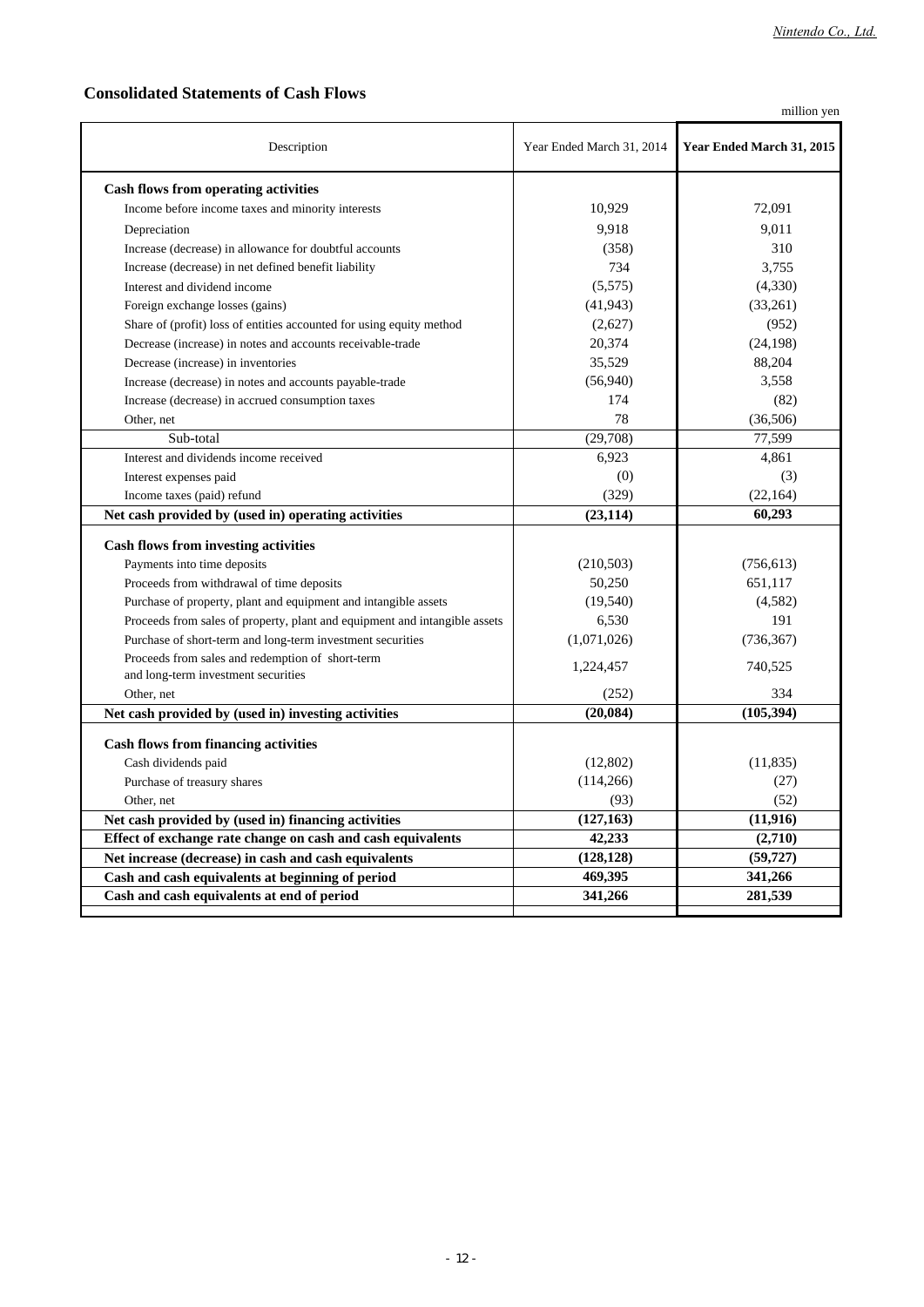### **Notes Pertaining to Consolidated Financial Statements**

Changes in accounting procedures

Application of accounting principles for retirement benefits

Effective beginning the fiscal year ended March 31, 2015, Nintendo has adopted Article 35 of the "Accounting Standard for Retirement Benefits" (ASBJ Statement No.26 of May 17, 2012; hereafter the "Accounting Standard") and Article 67 of the "Guidance on the Accounting Standard for Retirement Benefits," (ASBJ Guidance No.25 of March 26, 2015) and has changed the calculation methods for retirement benefit obligations and service costs. The method of attributing estimated retirement benefits to periods has been changed from the straight line basis to the benefit formula basis, and the method of determining the discount rate has been revised from a method based on an approximation of the employees' average remaining service period to a method of using a single weighted average discount rate reflecting the estimated payment period and the amount for each estimated payment period of the retirement benefit.

With respect to application of the Accounting Standard, in accordance with transitional accounting treatments as stated in Article 37 of the Accounting Standard, the effect of the changes in calculation methods for retirement benefit obligations and service costs has been reflected in retained earnings at the beginning of the fiscal year ended March 31, 2015.

As a result, net defined benefit liability and net defined asset have increased by 484 million yen and 3,078 million yen respectively at the beginning of the fiscal year ended March 31, 2015, while retained earnings and deferred tax liabilities regarding them have increased by 1,673 million yen and 920 million yen respectively at the same point in time.

There is minimal impact on operating income, ordinary income or income before income taxes and minority interests in the fiscal year ended March 31, 2015.

### Additional Information

Following the promulgation on March 31, 2015 of "Act for Partial Amendment of the Income Tax Act, etc." (Act No. 9 of 2015) and "Act for Partial Amendment of the Council Tax Act, etc." (Act No. 2 of 2015), the effective statutory tax rate used to measure deferred tax assets and liabilities was changed from 35.5% to 33.0% for temporary differences expected to be eliminated in the fiscal year beginning on April 1, 2015 and to 32.2% for temporary differences expected to be eliminated in the fiscal year beginning on and after April 1, 2016.

As a result, deferred tax assets after offsetting deferred tax liabilities decreased by 3,678 million yen and valuation difference on available-for-sale securities increased by 649 million yen. Income taxes-deferred increased by 4,327 million yen.

Notes pertaining to consolidated balance sheets and statements of cash flows

| (Consolidated balance sheets information) | million yen          | million yen          |
|-------------------------------------------|----------------------|----------------------|
|                                           | As of March 31, 2014 | As of March 31, 2015 |
| Accumulated depreciation                  | 63.136               | 68.416               |

#### (Consolidated statements of cash flows information)

"Cash and cash equivalents at end of period" were reconciled to "Cash and deposits"

in the accompanying consolidated balance sheets as of March 31, 2014 and 2015 as follows:

|                                                                             | million yen<br>Year ended<br>March 31, 2014 | million yen<br>Year ended<br>March 31, 2015 |
|-----------------------------------------------------------------------------|---------------------------------------------|---------------------------------------------|
| Cash and deposits                                                           | 474,297                                     | 534,706                                     |
| Time deposits with maturities of<br>more than three months                  | (202, 488)                                  | (335,217)                                   |
| Short-term investments with an original<br>maturity of three months or less | 69,458                                      | 82,050                                      |
| Cash and cash equivalents                                                   | 341,266                                     | 281,539                                     |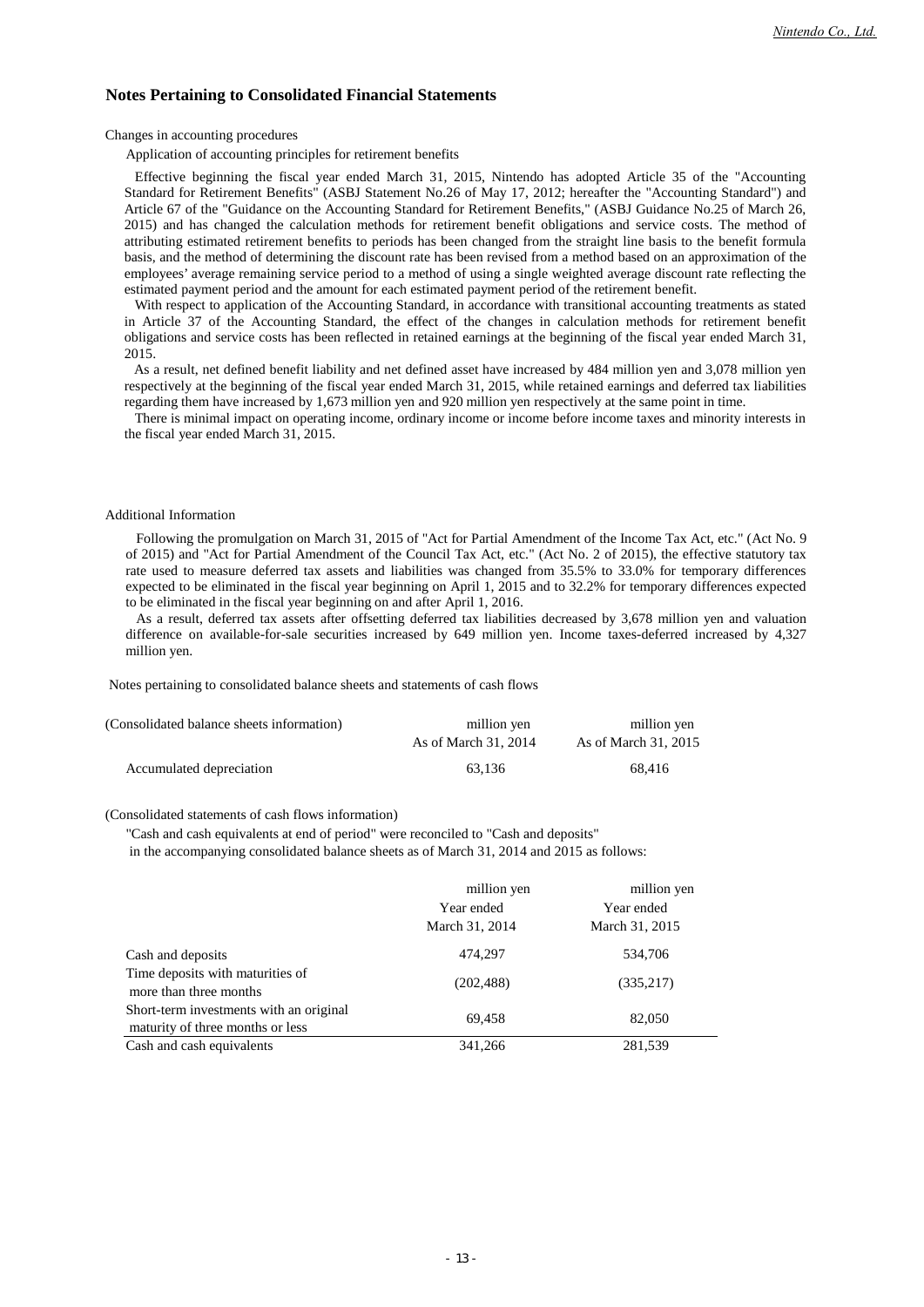### Events After the Reporting Period

At the meeting of Board of Directors held on March 17, 2015, Nintendo resolved to enter into a business and capital alliance with DeNA Co., Ltd. ("DeNA") and to acquire DeNA's common stock, simultaneously to allocate Nintendo's treasury shares to DeNA by means of a third-party allotment. Following the resolutions, Nintendo acquired and allocated such shares on April 2, 2015.

### Description of business alliance

(1) Joint development and operation of gaming applications for smart devices using Nintendo's intellectual property, including its characters.

(2) Joint development of a new multi-device membership service.

### Description of capital alliance

In addition to the business alliance, the two companies have formed the capital alliance in order to create synergies between their businesses and strengthen their relationship in the medium to long term.

(1) Nintendo acquired 15,081,000 of DeNA's common stock for 21,988 million yen (1,458 yen per share) by means of a third-party allotment.

(2) Nintendo allocated 1,759,400 of its treasury shares to DeNA for 21,987 million yen (12,497 yen per share) by means of a third-party allotment.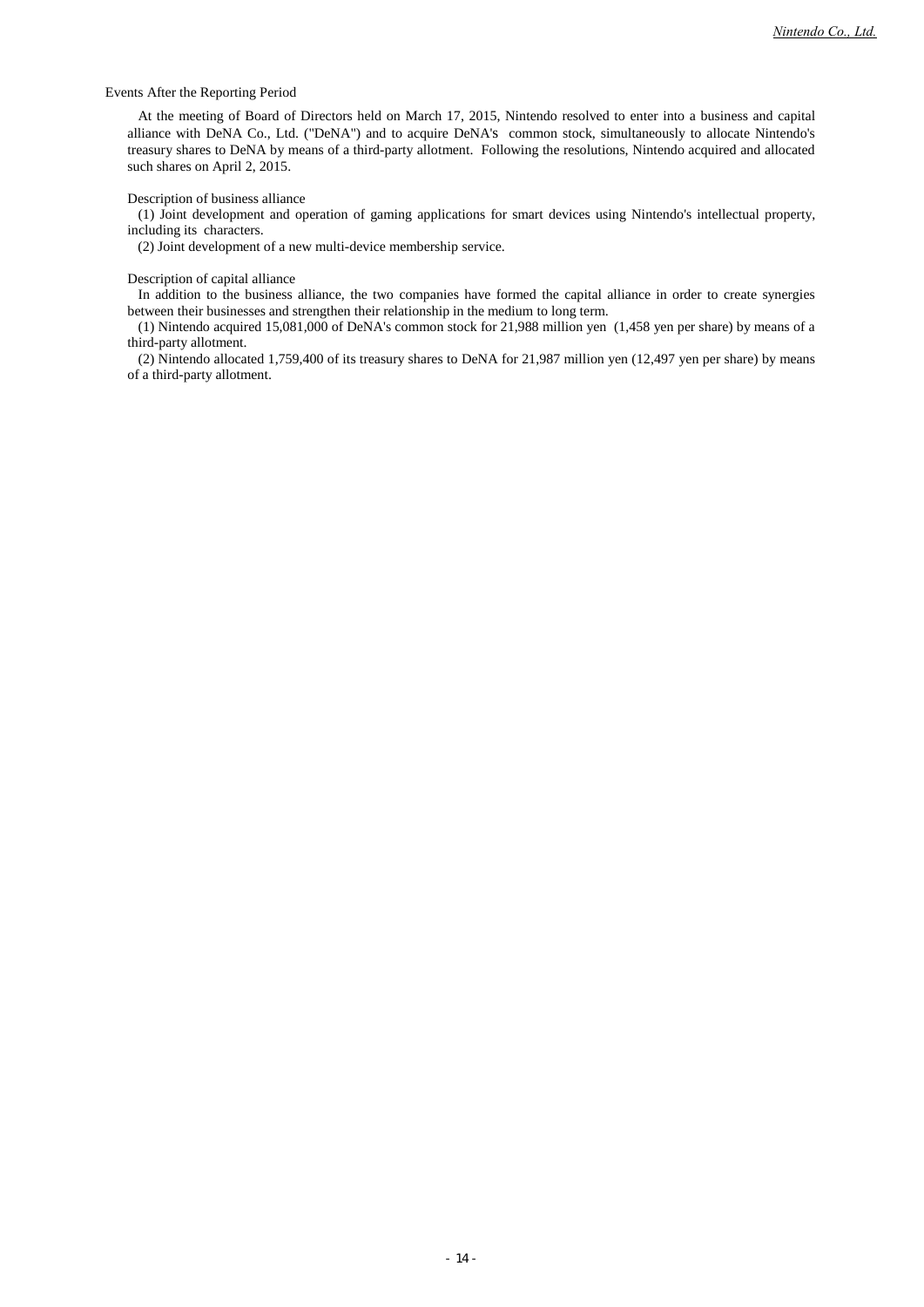## **Others**

| $(1)$ Consolidated sales information<br>million yen |                                         |                              |                              |  |
|-----------------------------------------------------|-----------------------------------------|------------------------------|------------------------------|--|
|                                                     | Category                                | Year ended<br>March 31, 2014 | Year ended<br>March 31, 2015 |  |
|                                                     | Hardware                                |                              |                              |  |
|                                                     | Handheld                                | 201,767                      | 149,616                      |  |
|                                                     | Home console                            | 89,569                       | 105,548                      |  |
|                                                     | Others                                  | 24,688                       | 38,204                       |  |
| Electronic                                          | Hardware total                          | 316,026                      | 293,370                      |  |
| entertainment                                       | Software                                |                              |                              |  |
| products                                            | Handheld                                | 167,268                      | 149,941                      |  |
|                                                     | Home console                            | 64,788                       | 84,742                       |  |
|                                                     | Content income, etc.                    | 21,768                       | 20,589                       |  |
|                                                     | Software total                          | 253,826                      | 255,273                      |  |
|                                                     | Electronic entertainment products total | 569,852                      | 548,643                      |  |
| Other                                               | Playing cards, Karuta, etc.             | 1,874                        | 1,137                        |  |
|                                                     | Total                                   | 571,726                      | 549,780                      |  |

[Note] Download sales

Year ended March 31, 2014: 24.0 billion yen Year ended March 31, 2015: 31.3 billion yen

| (2) Geographical sales breakdown |                    |         |              |         |        | million yen |
|----------------------------------|--------------------|---------|--------------|---------|--------|-------------|
|                                  |                    | Japan   | The Americas | Europe  | Other  | Total       |
| Year ended                       | Net Sales          | 135,049 | 241,646      | 154,338 | 18,746 | 549,780     |
| March 31, 2015                   | Component<br>ratio | 24.6%   | 44.0%        | 28.1%   | 3.3%   | 100.0%      |
| Year ended                       | Net Sales          | 176,957 | 219,606      | 158,562 | 16,599 | 571,726     |
| March 31, 2014                   | Component<br>ratio | 31.0%   | 38.4%        | 27.7%   | 2.9%   | 100.0%      |

### (3)Other consolidated information

| (3) Other consolidated information            | million yen |                           |                           |                                          |
|-----------------------------------------------|-------------|---------------------------|---------------------------|------------------------------------------|
|                                               |             | Year ended March 31, 2014 | Year ended March 31, 2015 | Year ending March 31, 2016<br>(Forecast) |
| Capital investments                           |             | 38,529                    | 11,175                    | 13,000                                   |
| Depreciation of property, plant and equipment |             | 8,116                     | 6,401                     | 6.000                                    |
| Research and development expenses             |             | 71.736                    | 63,336                    | 65,000                                   |
| Advertising expenses                          |             | 70,264                    | 54,834                    | 57,000                                   |
| Number of employees (at year-end)             |             | 5.213                     | 5.120                     |                                          |
| Average exchange rates                        | $1$ USD =   | $100.24$ yen              | 109.93 yen                | $120.00$ yen                             |
|                                               | $1 Euro =$  | 134.37 yen                | 138.77 yen                | 125.00 yen                               |
|                                               |             |                           |                           |                                          |
| Consolidated net sales in U.S. dollars        |             | 1.9 billion               | 2.0 billion               |                                          |
| Consolidated net sales in Euros               |             | 1.1 billion               | 1.1 billion               |                                          |
| Non-consolidated purchases in U.S. dollars    |             | 1.7 billion               | 0.9 billion               |                                          |

(4)Balance of major assets and liabilities in foreign currencies (non-consolidated)

USD Accounts receivable-trade Accounts payable-trade Euro Accounts receivable-trade 1 USD= 120.00 yen 1 Euro= 125.00 yen 1 USD= 102.92 yen 1 Euro= 141.65 yen 1 Euro= 130.32 yen 1 USD= 120.17 yen 778 108 159 99 105 532 2,341 82 As of March 31, 2014 As of March 31, 2015 Balance Exchange rate 2,038 233 As of March 31, 2016 million U.S. dollars/euros Cash and deposits Balance Exchange rate Estimated exchange rate Cash and deposits